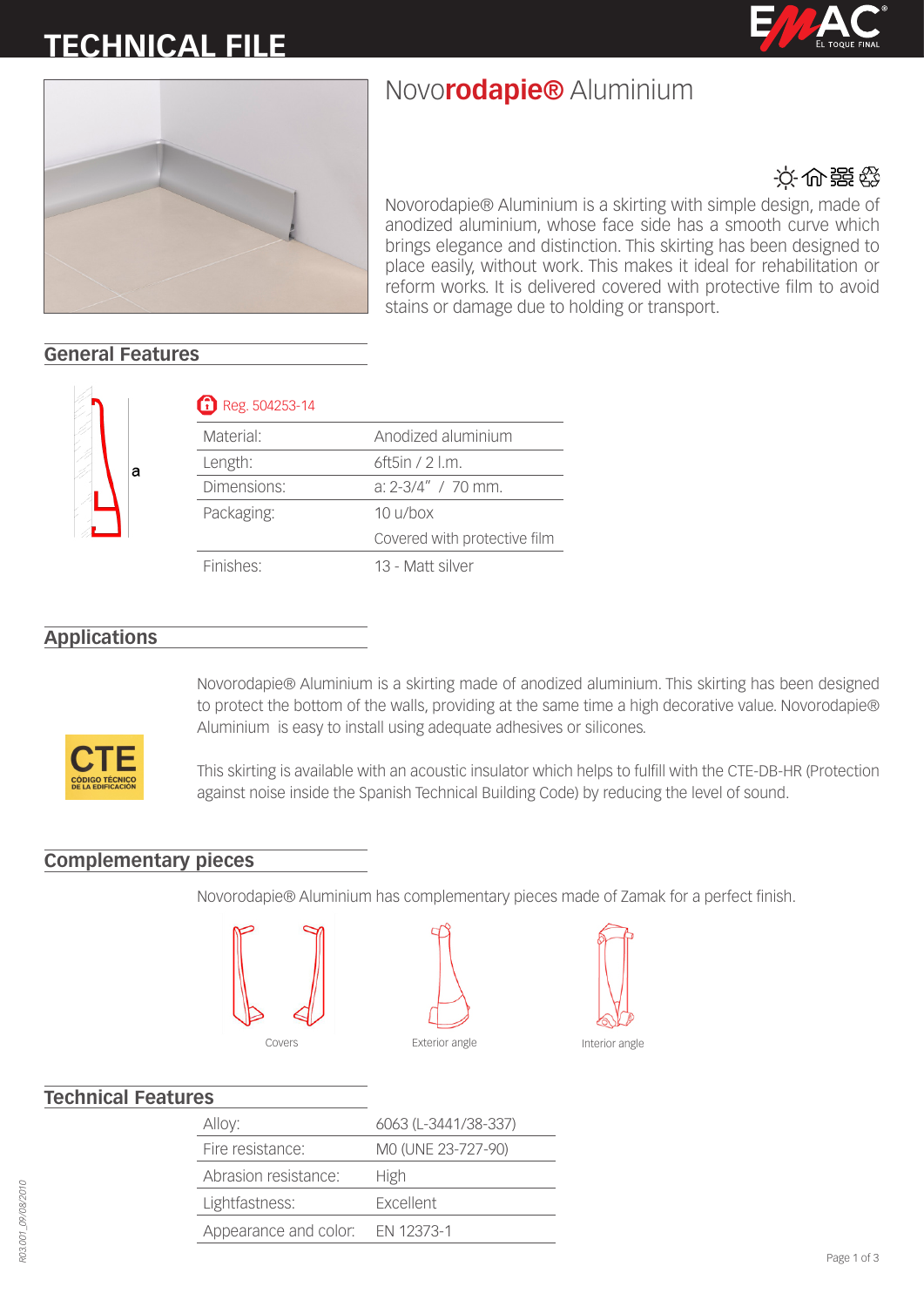### **TECHNICAL FILE**

Novo**rodapie®** Aluminium



### **Materials**

#### Aluminium



Novorodapie® Aluminium is a profile made by extrusion of aluminium. These profiles have been anodized, improving mainly by this proccess their corrosion and mechanical resistance and their appearance.. The anodized applied, has the quality seal "Qualanod" which guarantees the quality of the process and the resulting profiles. This seal regulates several tests: appearance and color, thickness measurements, sealing and impregnation control, abrasion resistance, lightfastness, acetic saline chamber and nitric acid immersion.

The aluminium is a material with excellent chemical, physical and mechanical properties. It is lightweight, tough, ductile, malleable and highly durable.

Zamak The complementary pieces of Novorodapie® Aluminium are made of Zamak. Zamak is a non ferrous alloy of Zinc with Aluminium, Magnesium and Copper (UNE EN 1774) It's tenacious, hard hardeness and has a high mechanical strenght and an excellent plastic deformability. The finish that is applied on to the complementary pieces, protect them and complement the Novorodapie® Aluminium.

\**For further information see the Technical Files of the materials in www.emac.es*

### **Placement**



the video, capture this image with your mobile phone (software QR code reader is necessary)or click on it.

- 1. Clean the internal side of Novorodapie® Aluminium and the surface where you are gonna go to place it.
- 2. Join the complementary pieces with the Novorodapie® Aluminium. This previous step will make easier the joint of the skirting to the wall. To keep the pieces together in the process, you can use adhesive or adhesive tape as support. Take care to remove parcially the protective film in the areas that will be in touch with the wall.
- 3. In third place, spread a big amount of adhesive on the internal face of Novorodapie® Aluminium. You can use an adhesive type MS sealing/express from Fischer or similar or, in case you are installing the insulator skirting, use silicone.
- 4. Then place carefully the Novorodapie® Aluminium in the wall and press smoothly. Be sure the complementary pieces remain correctly in their place.
- 5. Finally, clean the remaining adhesive and let dry. After this remove the protective film *\*If you want to paint the wall, keep the protective film until you have finish the operation.*



*\*This graphic sequence shows how to join the pieces to install the skirting. To install the skirting with the interior angle piece, do it in the same way with the pieces placed in opposite angle. If you prefer, you can put the cover at the end of the installation.*